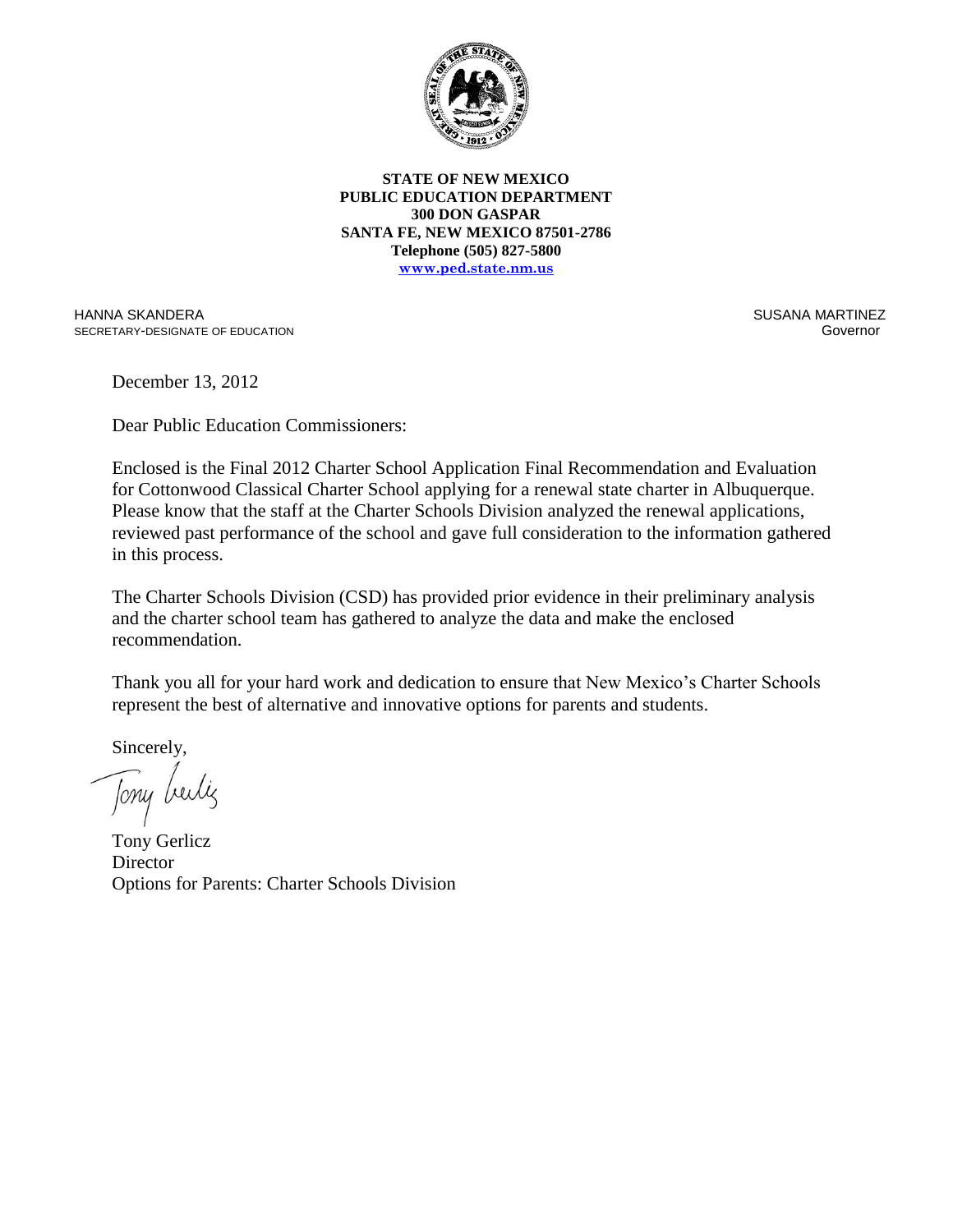## **I. Recommendation**

Approve:  $|\overline{X}|$ 

Overall the application is complete and adequate. The Cottonwood Classical Charter School presented no material violations, had no fiscal management improprieties, and had no violation of any provisions of law. The performance component of the school's report card indicates the school achieved at an A level with strong showings in all component areas of the report card. The Charter School Division of the Public Education Department has concluded that the Cottonwood Classical should be approved with no conditions. The Charter School Division applauds Cottonwood Classical not only for its fine renewal application but for the innovation and success it is providing its students.

Approve with Conditions:  $\Box$ Overall the application is complete and adequate.

#### **PROPOSED CONDITIONS**

The Applicant will negotiate a renewal contract with the Public Education Commission pursuant to 22-8B-9.1:

1. N/A

Deny:  $\square$ 

Overall, the application demonstrates that the school has:

- (1) presented one or more material violations of the conditions, standards, or procedures set forth in the charter;
- (2) not met or is not making substantial progress toward achievement of the PED's minimum educational standards or student performance standards identified in the charter application;
- (3) has not met generally accepted standards of fiscal management;
- (4) has violated a provision of the law from which the state-chartered charter school was not specifically exempted.

By:

Tony beilig

Tony Gerlicz **Director OPTIONS FOR PARENTS – CHARTER SCHOOLS DIVISION**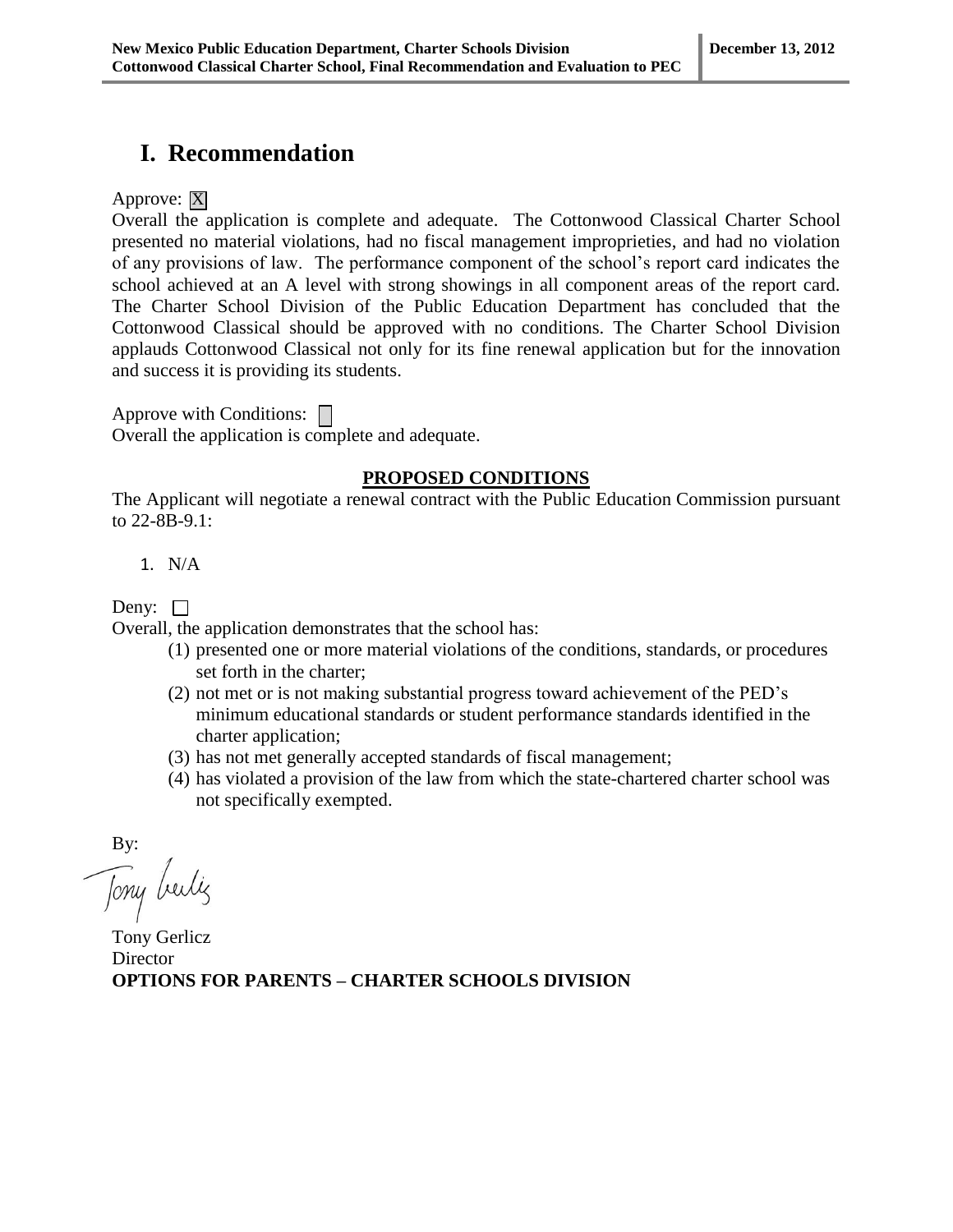# **New Mexico Public Education Department Options for Parents: Charter Schools Division**

Renewal Analysis *Cottonwood Classical Preparatory School's Response to Renewal Analysis*

**2012 State Charter Renewal Application Analysis For the New Mexico Public Education Commission**

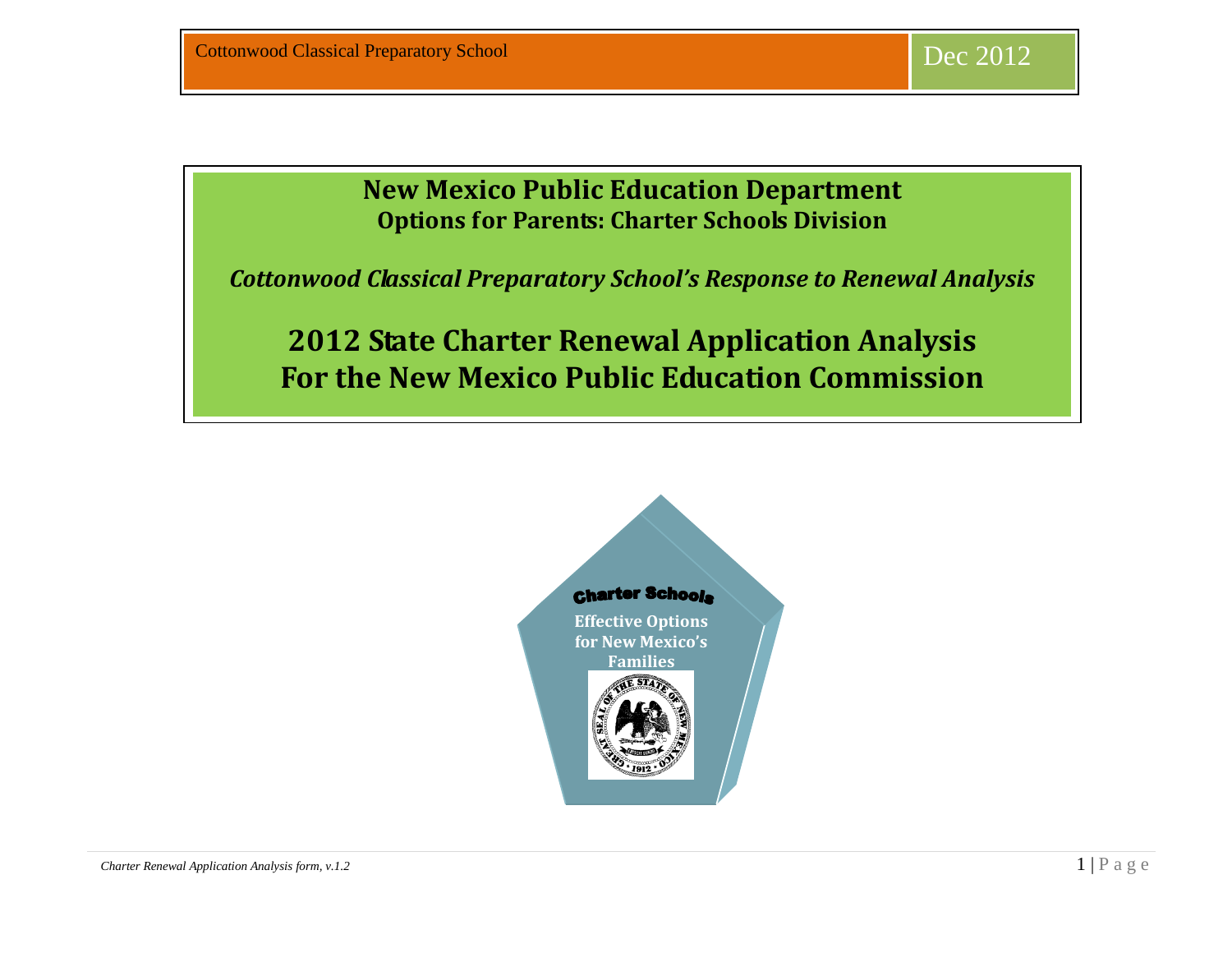# **State Charter Renewal Application Evaluation Standards**

In the state of New Mexico, the Charter Schools Act, Section 22-8B-1 NMSA 1978, governs the application and review process for charter schools seeking renewal at the end of their charter term. This statute also includes the four reasons for non-renewal of a school's charter. They are referenced here.

- Paragraph 1 of Subsection F of Section 22-8B-12 NMSA 1978 states that charter may be suspended, revoked, or not renewed by the chartering authority if the chartering authority determines that the charter school…**committed a material violation** of any of the conditions, standards, or procedures set forth in the charter.
- Paragraph 2 of Subsection F of Section 22-8B-12 NMSA 1978 states that a charter may be suspended, revoked, or not renewed by the  $\bullet$ chartering authority if the chartering authority determines that the charter school… **failed to meet or make substantial progress toward achievement of the department's minimum educational standards or student performance standards identified in the charter application**.
- Paragraph 3 of Subsection F of Section 22-8B-12 NMSA 1978 states that a charter may be suspended, revoked, or not renewed by the chartering authority if the chartering authority determines that the charter school…**failed to meet generally accepted standards of fiscal management**.
- Paragraph 2 of Subsection F of Section 22-8B-12 NMSA 1978 states that a charter may be suspended, revoked, or not renewed by the  $\bullet$ chartering authority if the chartering authority determines that the charter school…**violated any provision of law from which the charter school was not specifically exempted**.

Based on the completed renewal application, analysis from the Charter Schools Division (CSD) staff, status reports provided by the Public Education Department's (PED) divisions and bureaus, and, if applicable, the local school district, the CSD will make a recommendation to the Public Education Commission (PEC) regarding renewal of a school's charter. The following questions guide the CSD's recommendation regarding renewal and are based upon the four reasons that a chartering authority must determine a charter school has violated in order to refuse to renew a charter.

#### **Has the school committed a material violation of any of the conditions, standards, or procedures set forth in the charter?**

The school's charter defines the terms under which it proposes to operate and defines the measurable goals that the school agreed to meet. The CSD will analyze the evidence presented in the report from the school's current chartering authority regarding their determination of whether the school has committed a material violation of its charter.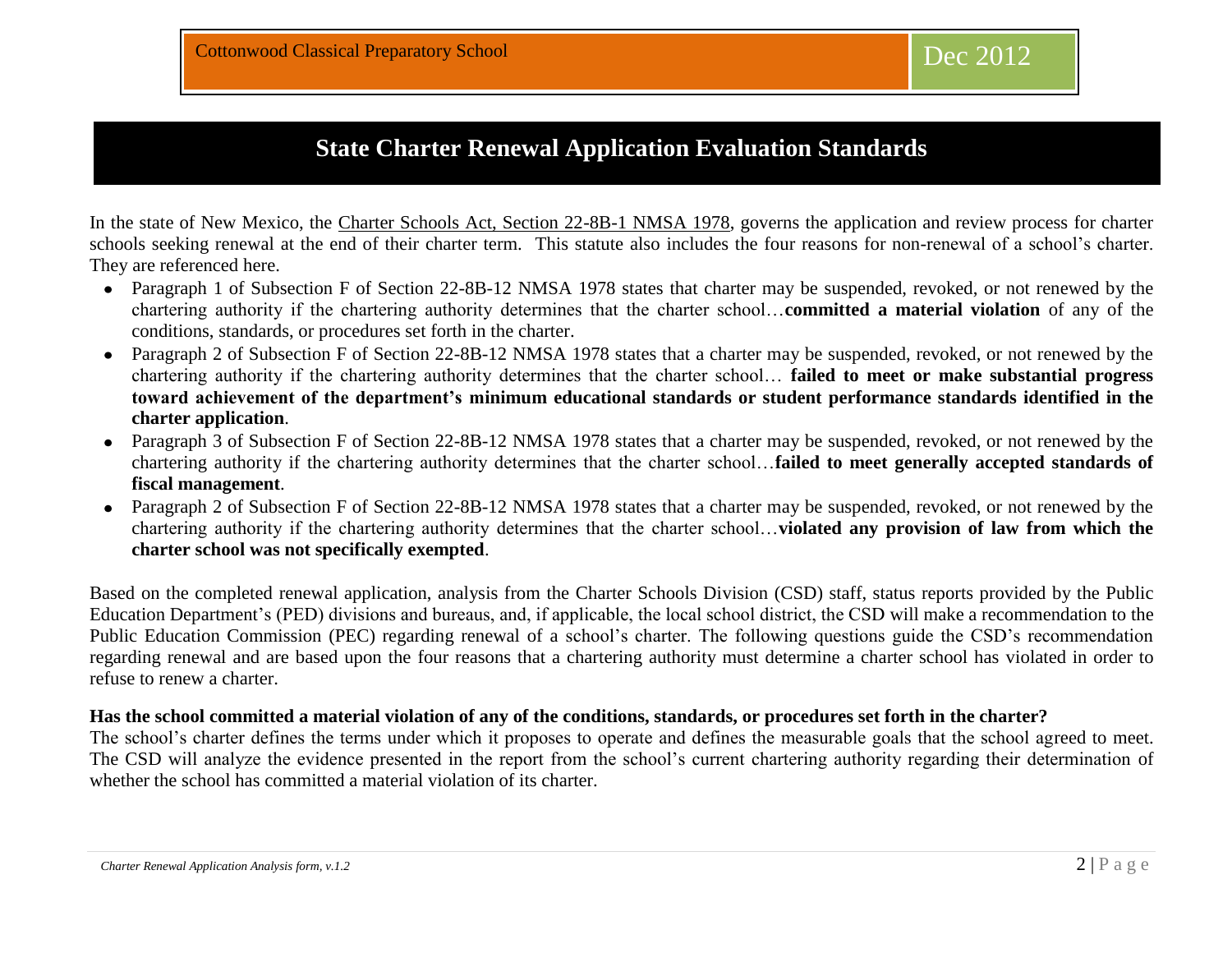### **Has the school failed to meet or make substantial progress toward achievement of the PED's minimum educational standards or student performance standards identified in the charter application?**

The CSD will examine student achievement data on required state tests and on other measures set forth in the preliminary renewal analysis and reflected in Part A of the Renewal Application.

#### **Has the school failed to meet generally accepted standards of fiscal management?**

The CSD will rely on documentary evidence based on the reports from the PED's School Budget and Finance Analysis Bureau and the Audit and Accounting Bureau with regard to whether the school has met generally accepted standards of fiscal management.

#### **Has the school violated any provision of law from which the state-chartered charter school was not specifically exempted?**

The CSD will rely on documentary evidence gathered by the CSD staff during the term of the school's charter to determine if the school has compiled a record of substantial compliance with applicable state and federal laws and regulations, including, but not limited to, submitting items to its chartering authority in a timely manner.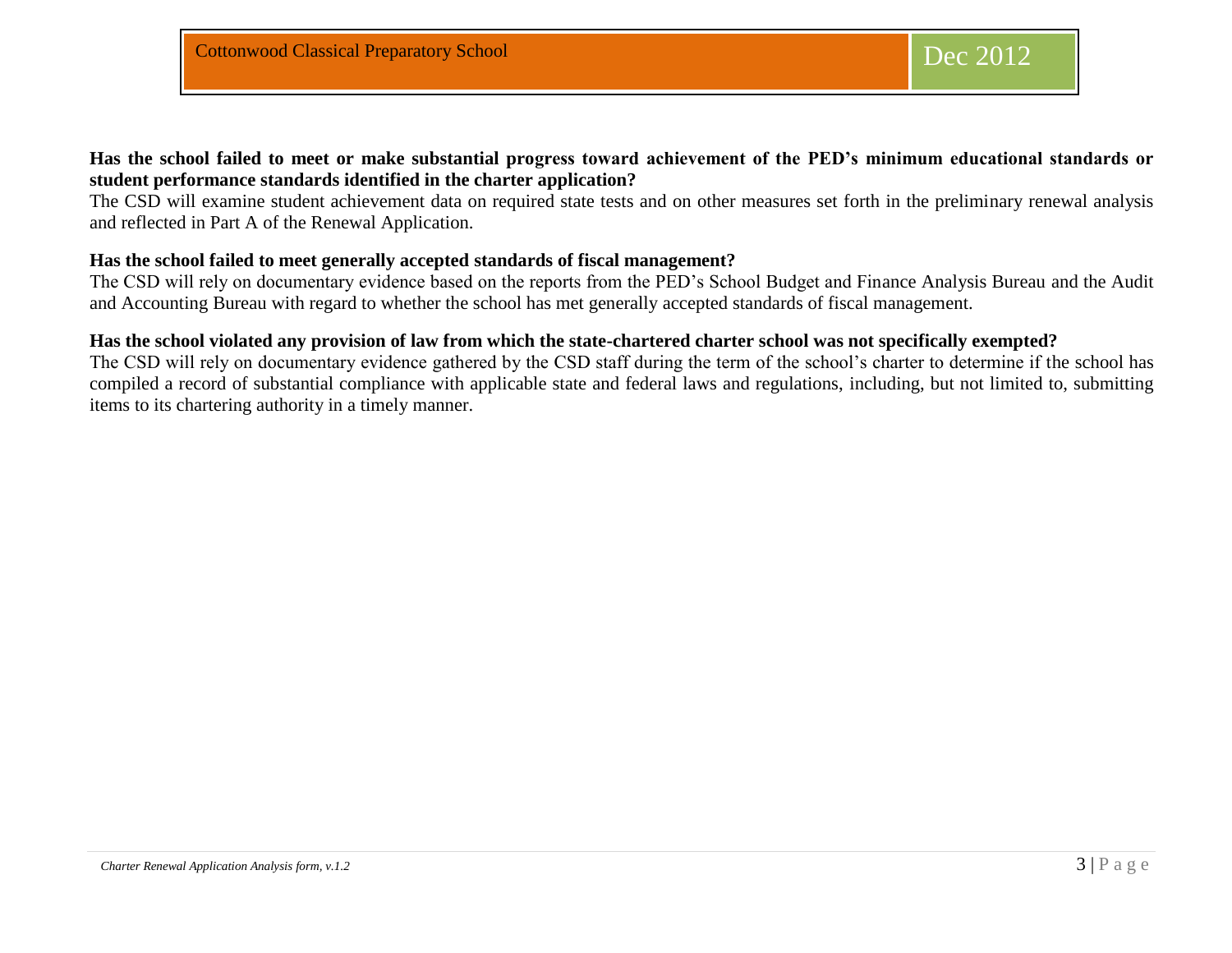# **Executive Summary & School Demographics**

*from the Renewal Application*

*Please include charter school's current authorizer, year the school charter was initially granted, and how many terms the school's charter has been renewed.*

#### **Statistics:**

Cottonwood Classical Preparatory School (CCPS) is a state-authorized charter school in the Los Ranchos area of Albuquerque, NM. The charter was approved in January 2008 for the first time and its charter expires on June 30, 2013. The school serves grades 6-12 and is authorized to offer the International Baccalaureate Program to their  $11<sup>th</sup>$  and  $12<sup>th</sup>$  graders. Their total enrollment, according to the school's renewal application was 447 in 2011-2012; at the site visit the school confirmed that their 2012 first reporting period (40-day count) for enrollment was 542 with a waiting list in every grade. This enrollment has increasingly grown over the years starting with 140 total students in 08-09. This past June (6-27-12) the Public Education Commission (PEC) approved the school's request to amend their enrollment cap of 500 to 600 students. Using data from 2011- 2012, 63.6% of the students are Caucasian, 28.4% are Hispanic, 2.9% are African American, 4.2% are Asian/Pacific, .9% are Native American, 4.4% are economically disadvantaged, 5.8% are students with disabilities, and .7% are English Language Learners. There is such a strong interest in this school that the CCPS Governing Council is currently exploring facilities which would possibly allow the school to expand even more.

#### **Mission/Vision:**

As written in the mission statement section of the original charter Cottonwood Classical Preparatory School seeks to accomplish the following:

*The school's vision is to offer a challenging curriculum for all learners so that they can access any type of post-secondary opportunity whether employment, college, or technical school. By meeting individual needs and addressing different learning styles, CCPS will produce a diverse and sensitive population of Renaissance learners who have a broad knowledge base about a variety of subjects and will be able to use newly acquired knowledge in creative and innovative ways. Because of imbedded technology in the CCPS curriculum, the students will be prepared to contribute to and interact with a global economy.* 

*CCPS will produce socially and emotionally well-rounded citizens who will seize opportunities to give back to the community. CCPS will have a positive school culture which will stress personalization and relationships. Each student will have an adult advocate who will help them understand they have a responsibility to be active and engaged participants in their environment.* 

*Charter Renewal Application Analysis form, v.1.2*  $\begin{bmatrix} 4 \mid P \text{ a } Q \text{ e} \end{bmatrix}$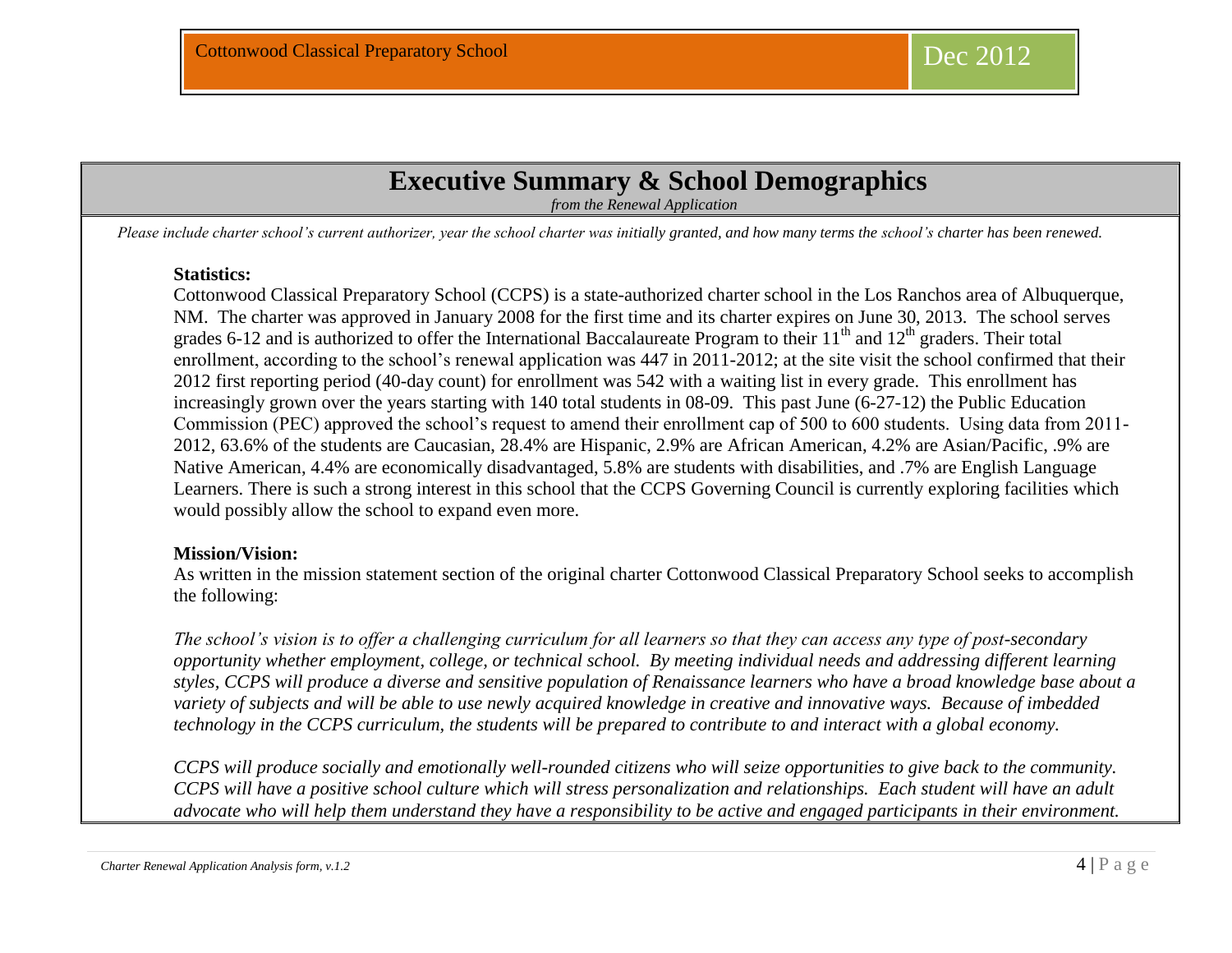*The school's learning community will be positively affected by interaction with parents as well as community groups, city agencies, nonprofit and for-profit organizations, and other like-minded schools.* 

*CCPS students will actively engage in world-class curriculum through the International Baccalaureate (IB) program as well as interactive seminars and coached projects, and will learn through relevant feedback. Through experiential opportunities, CCPS students will wrestle with real-life problem solving while honing their critical-thinking skills. Students will communicate and interact nationally and internationally to solve issues that affect global communities. Therefore, Cottonwood Classical Preparatory School will strive to educate the whole child for the whole world.* 

#### **Renewal Site Visit:**

During the Renewal Site Visit and spending time with the CCPS school leaders, it was clear that the school has accomplished what it set out to do. Currently, CCPS is the only public high school in New Mexico to offer the IB diploma program. During the visit, the CSD staff noted that the facilities were well-maintained and inviting. The students and staff were engaged and eager to talk about their school.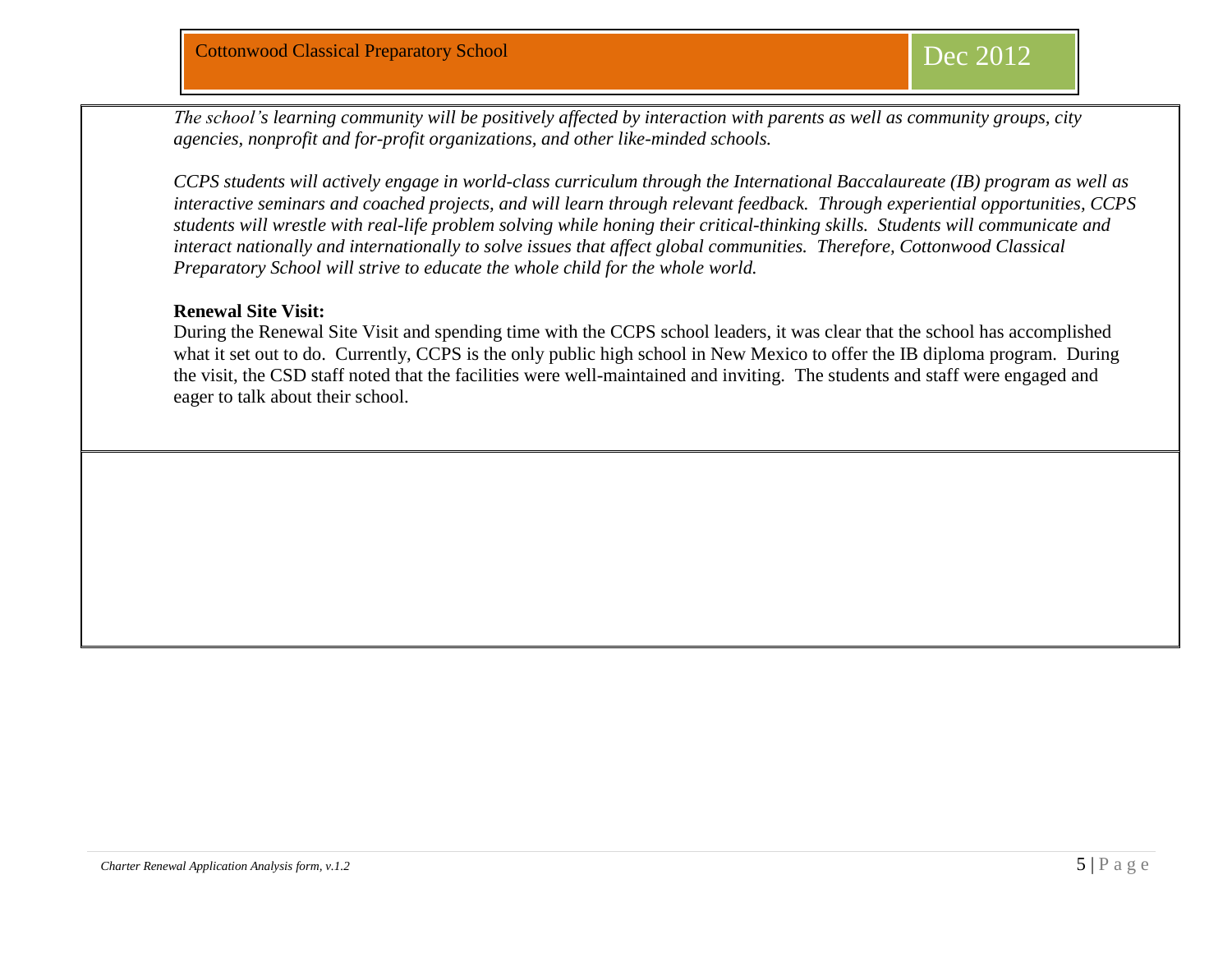# **I.A. Material Violations**

The Charter School Act provides:

*A charter may be suspended, revoked, or not renewed by the chartering authority if the chartering authority determines that the charter school…committed a material violation of any of the conditions, standards or procedures set forth in the charter, 22-8B-12F (1) NMSA 1978.* 

The school's charter defines the terms under which it proposes to operate and defines the measurable goals the school pledges to meet. The review team has analyzed the evidence provided by both the charter school and the school's current authorizer (the PEC or the school district) with regard to material violations.

**CSD Analysis of Material Violations**

No material violations were noted.

**Applicant Response to the Analysis of Material Violations**

The School is in agreement that it has not committed any material violations of any of the conditions, standards, or procedures set forth in the charter.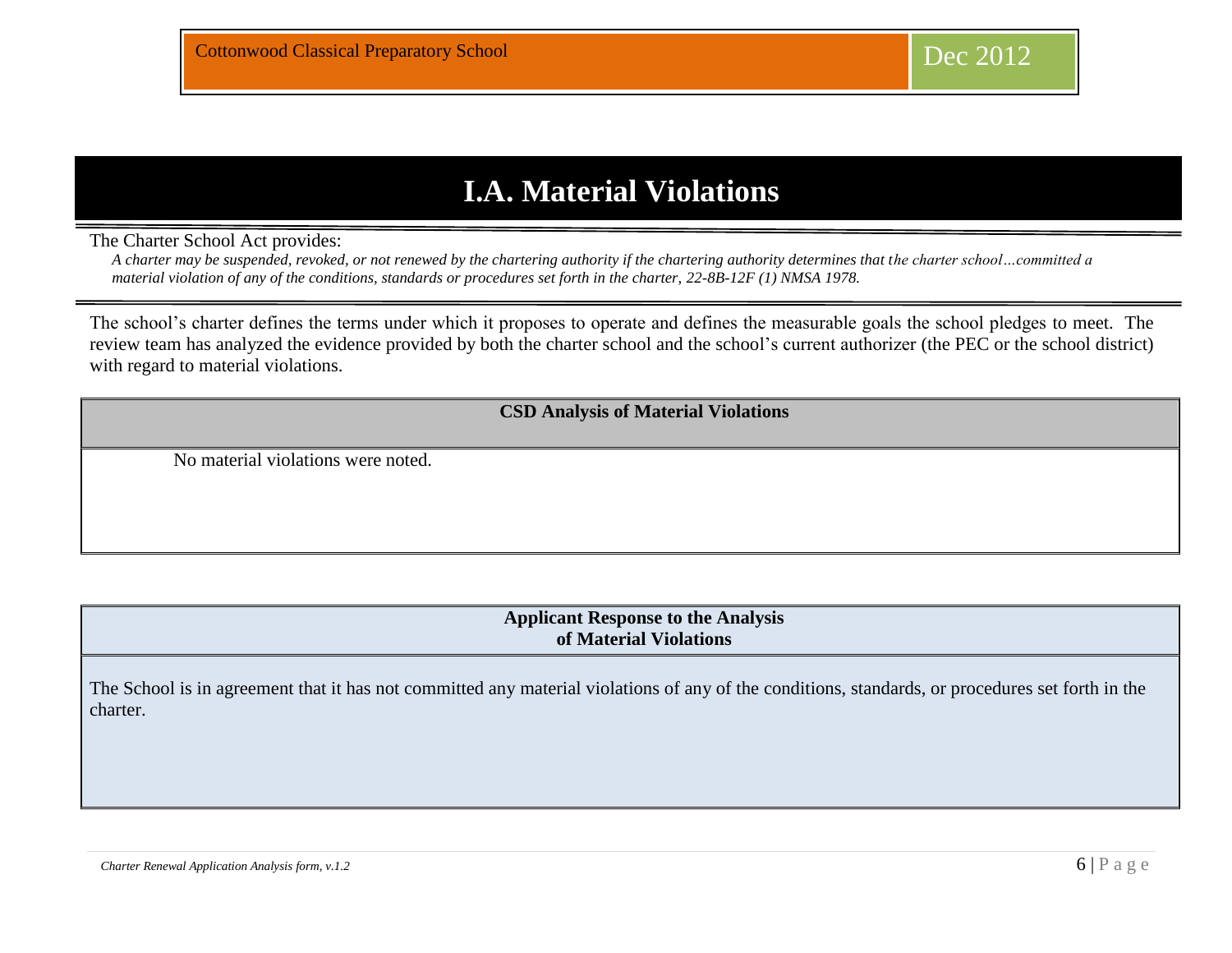# **I.B. Achievement**

The Charter School Act provides:

*A charter may be suspended, revoked, or not renewed by the chartering authority if the chartering authority determines that the charter school…failed to meet or make substantial progress toward achievement of the department's minimum educational standards or student performance standards identified in the charter application, 22-8B-12F (2) NMSA 1978.* 

The Charter Schools Division relied on school and PED reports of NMSBA data, and evidence provided by both the charter school and reports from the school's current authorizer (the PEC or the school district) for other academic performance data, data on other student performance standards, and other school goals/performance standards that were identified in the current charter.

## **I.B.1. SCHOOL ACCOUNTABILITY REPORTS DATA (NMSBA School Summary – All Students)**

| <b>CSD Analysis of Achievement:</b><br><b>School Accountability NMSBA Reports Data</b>                                                                                                                                                                                                                                                                                                                                                                                                  |  |  |  |  |  |  |  |  |  |
|-----------------------------------------------------------------------------------------------------------------------------------------------------------------------------------------------------------------------------------------------------------------------------------------------------------------------------------------------------------------------------------------------------------------------------------------------------------------------------------------|--|--|--|--|--|--|--|--|--|
| A note from the Charter Schools Division (CSD): The Renewal Application Tool Kit this year is a transitional document<br>for several reasons; as a result, when reading the Renewal Application Analyses, the following information must be<br>considered.                                                                                                                                                                                                                              |  |  |  |  |  |  |  |  |  |
| • The schools up for renewal will be the first charter schools to negotiate a contract with the Public Education Commission<br>(PEC), as required by Senate Bill 446 (SB446).<br>• While the CSD used the charter schools' currently approved performance goals to analyze the schools' progress, these<br>goals will inevitably change as the schools move into their next charter term.                                                                                               |  |  |  |  |  |  |  |  |  |
| • During the five years of these schools' current charter term, the Public Education Department (PED) has implemented a<br>new grading system, described in the state's School Grading Report. With this grading system come data to consider that<br>differ slightly from what the schools have traditionally been asked to report regarding student proficiency and<br>performance. For example, Adequate Yearly Progress (AYP) data always reported the performance of Full Academic |  |  |  |  |  |  |  |  |  |
| Year (FAY) students, which is about 80% of students. The School Grading Report, which uses three years' worth of<br>data, calculates the performance of all students on the Standards Based Assessment (SBA), whether or not those students<br>have been at the school for a full year.<br>• Beyond proficiency percentages, the State Grading Report examines schools' performance in a variety of components,                                                                         |  |  |  |  |  |  |  |  |  |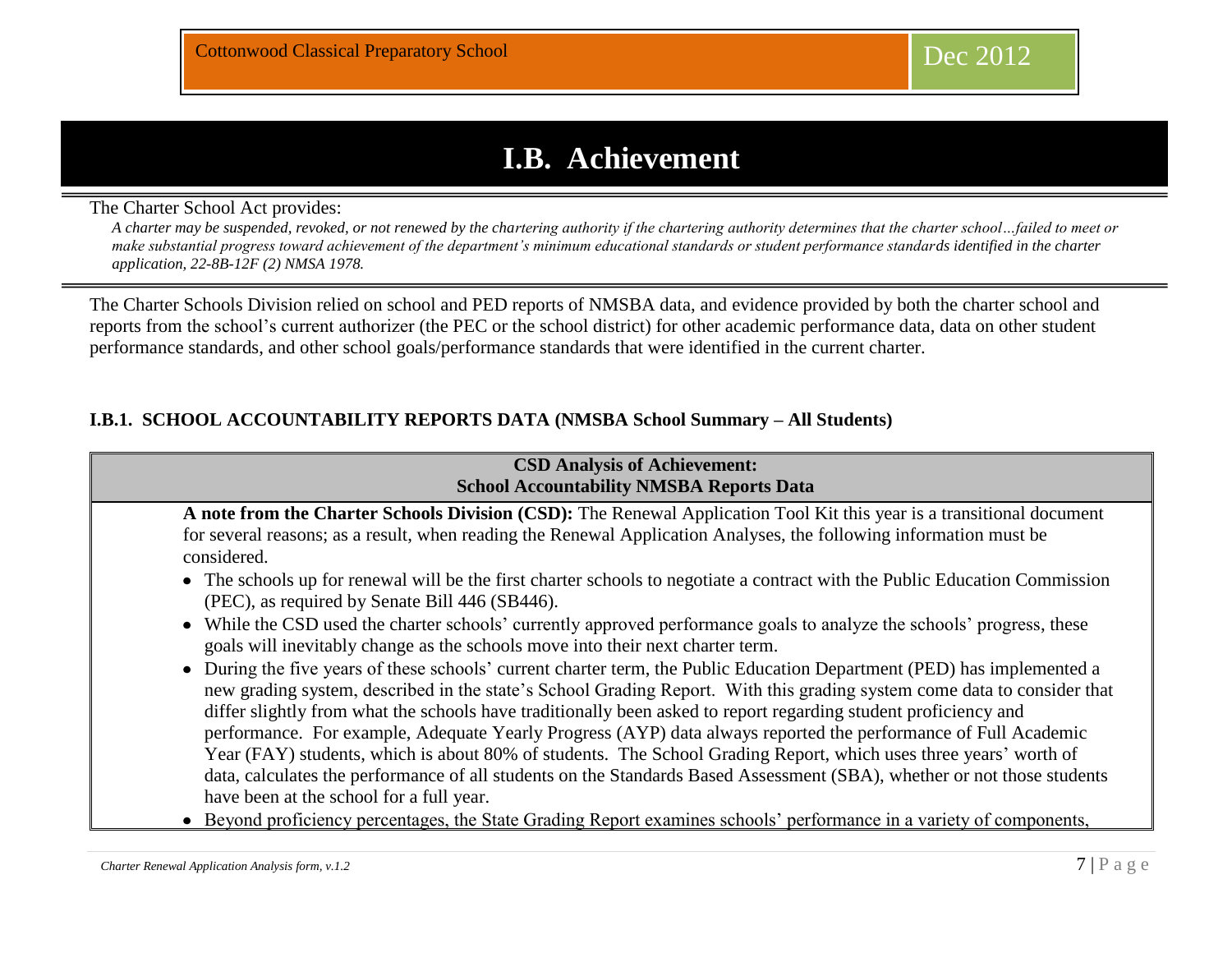such as Current Standing, School Growth, Opportunity to Learn, Graduation Rates, etc. These components provide the PEC with multiple ways to understand schools' strengths and challenges.

In light of these facts the CSD's analyses used both the data provided by the schools in their Renewal Application Kits, as well as the data that is now more efficiently collected and available to the PED, particularly, the school data available in the School Grading Report. These reports offer a more nuanced picture of a school's strengths and weaknesses beyond the single lens of proficiency rates.

#### **CCPS Application**:

The Renewal Application for Cottonwood Classical Preparatory Academy includes percentages of proficiency from the two accountability reports referred to in the Renewal Application Kit. The school does highlight the fact that the percentages in these two different reports do not match. Regardless of which data source is used, the school has met their Annual Measurable Objective (AMO) each year in both math and reading, save one data point—the percent proficient in Math for 2011-12. In addition, observation of both data sources shows that the school has increased the percentage proficient each year since its opening.

#### **School Grading Report:**

On the *School's Grading Report* the school got an overall grade of an A, an A in *Current Standing*, a B in *School Growth of Highest Performing Students,* a B in *School Growth of Lowest Performing Students*, and a B in *Opportunity to Learn*. The school's Graduation and College and Career Readiness (CCR) sections were not factored in this Report as the School "*was not open all years of the Cohort of 2011. The calculation of their grade was adjusted to use only non-cohort indicators, eliminating CCR and Graduation*." However, the school does have a lot of impressive results regarding these components and those are discussed more fully below. Finally, the school received.5 in *Bonus Points* for improvement in habitual truancy rates.

While not all information included in the *School Grading Report* is factored into a school's final grade, the report does provide supplemental details that are worth noting. When examining CCPS's *School Grading Report* more closely, under *Similar Schools/School Rank* the school will soon be recognized by the Assessment and Accountability Bureau as one of the top five schools in their ranking next to 30 plus schools identified as having comparable populations. In *Current Standing* they are either ranked 2 or 3 in all categories: *ELL*, *SWD, Ethnicity, ED, Mobility*, and *Composite*. In *School Growth* of their *Highest 75%* they are 3, 4, or 5 in all of these categories again. In *School Growth* of their *Lowest 25%* they are ranked third among schools with comparable populations in *ELL*, and in *Opportunity to Learn* they are ranked third among schools with comparable populations for *ELL*. For more information, please see the chart below.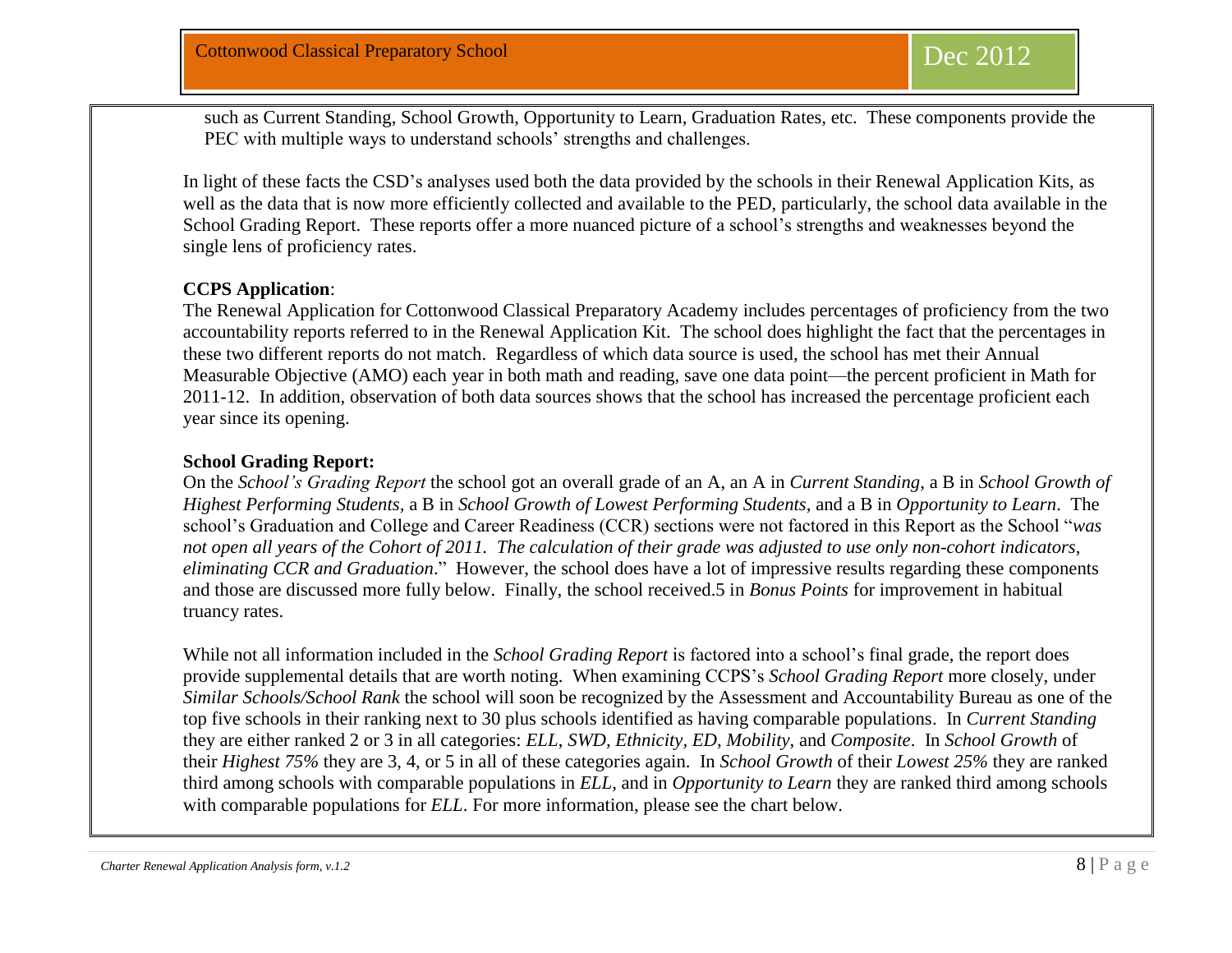**Similar Schools**  While statewide comparisons are helpful, schools may want to see how they rank next to their peers that have similar students and settings. The figures below show how your school contrasts with other schools in the state that are most like it in student characteristics.

Schools are grouped into categories that have similar proportions of English language learners (ELL), students with disabilities (SWD), ethnicities, economically disadvantaged (ED), and mobile students. Different schools are in each category set. A composite score incorporates all categories into a general measure of at-risk students.

|                                 | ELL |      | SWD |                     | Ethnicity |      | ЕD |      | Mobility |      | Composite |      |
|---------------------------------|-----|------|-----|---------------------|-----------|------|----|------|----------|------|-----------|------|
| <b>Current Standing</b>         |     | 26   |     | 47                  |           | 47   |    | 47   |          | 47   |           | 47)  |
| School Growth, Highest 75%      | 4   | (26) |     | 47                  |           | 47   |    | (47  |          | (47  |           | (47) |
| School Growth, Lowest 25%       |     | (26) | 13  | (47)                | 9         | 47   | 10 | (47) | 12       | (47) | 6         | (47) |
| Opportunity to Learn            |     | (26  | 14  | 47                  | 16        | 47   | 8  | (47  | 8        | (47  | 11        | (47) |
| Graduation                      | -   | (20) |     | 39                  | ۰         | 41   | ٠  | (34) | ۰        | (41  | -         | (36) |
| <b>Career College Readiness</b> | ٠   | (20) |     | $\left( 41 \right)$ | ۰.        | (41) | ۰  | (34  |          | (41  | ۰         | (36) |
|                                 |     |      |     |                     |           |      |    |      |          |      |           |      |

## **School Rank**

The first number shows the school's rank (1= highest, most points) within their category of similar schools. The second number in parentheses shows the total number of schools that were ranked in that category.

According to their *School Growth Targets*, CCPS makes or exceeds their target in every subpopulation except American Indian in Reading and Economically Disadvantaged and Students with Disabilities in Math.

Regarding Participation in State Assessments the school has always been between 99%-100% for the past three years.

*Charter Renewal Application Analysis form, v.1.2* 9 | P a g e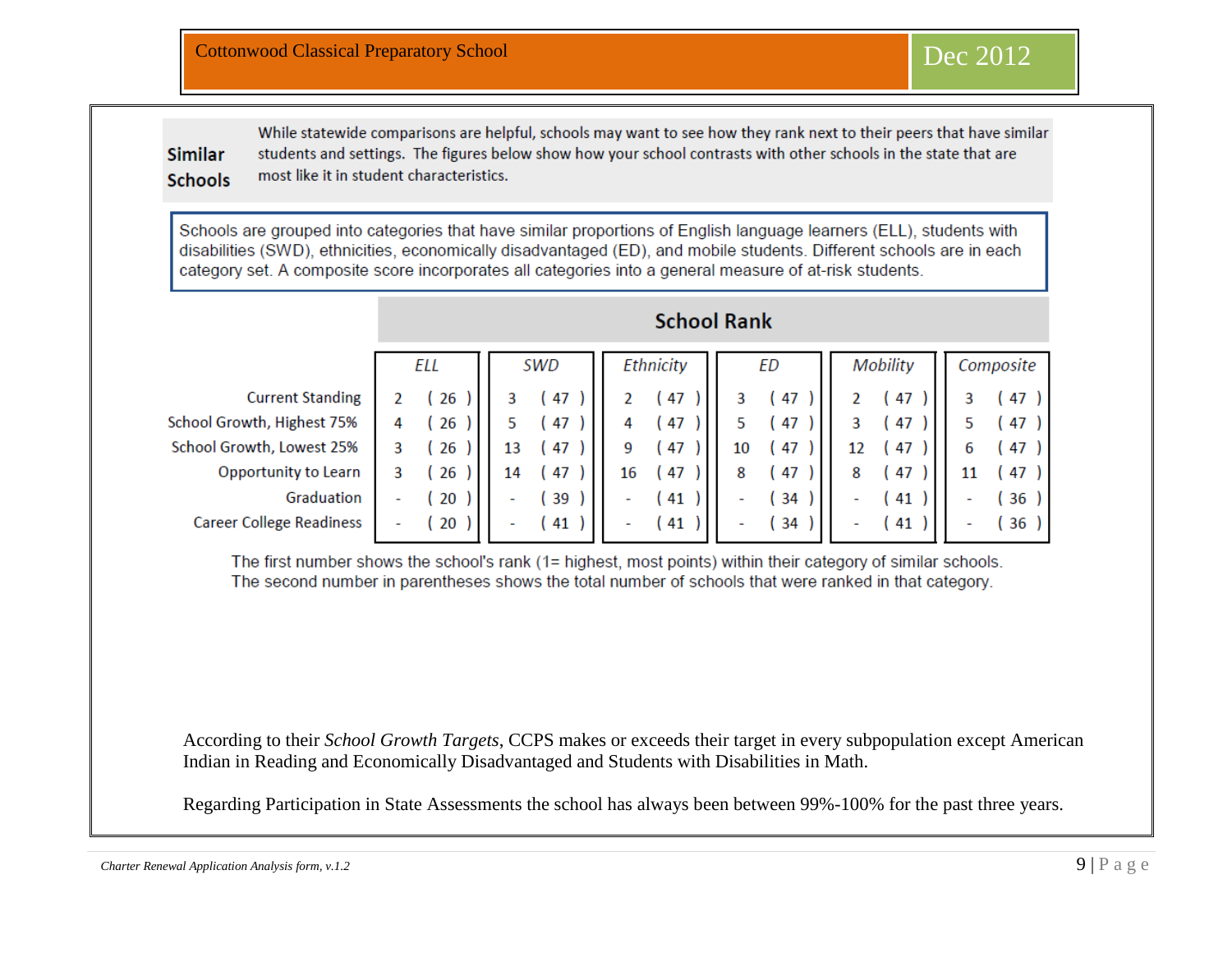Finally regarding the *School History* presented in the *School Grade Report*, the school has increased their overall student proficiency every year that they have been open in both Math and Reading.

For a more detailed look at the School Grading Report for CCPS please use the following link: [http://webapp2.ped.state.nm.us/SchoolData/docs/1112/SchoolGrading/502\\_001\\_COTTONWOOD\\_CLASSICAL\\_PREP\\_C](http://webapp2.ped.state.nm.us/SchoolData/docs/1112/SchoolGrading/502_001_COTTONWOOD_CLASSICAL_PREP_CHARTER_COTTONWOOD_CLASSICAL_PREPARATORY_CHARTER_SG2012_10-16.pdf) [HARTER\\_COTTONWOOD\\_CLASSICAL\\_PREPARATORY\\_CHARTER\\_SG2012\\_10-16.pdf](http://webapp2.ped.state.nm.us/SchoolData/docs/1112/SchoolGrading/502_001_COTTONWOOD_CLASSICAL_PREP_CHARTER_COTTONWOOD_CLASSICAL_PREPARATORY_CHARTER_SG2012_10-16.pdf)

#### **Applicant Response to the Analysis of NMSBA Reports Data**

The School concurs with the NMSBA data reporting and analysis. The school is encouraged that the data has remained as strong as it has given the considerable growth that has occurred during the initial charter term.

In the future, CCPS believes that the data that comes from the College and Career Readiness will only help the school maintain this indicator of successfully educating the students who are admitted through the lottery enrollment process. It is difficult to maintain the levels of academic quality that the school has maintained while growing from a small population of 140 students to a comprehensive school that now enrolls 542. As the school continues to demonstrate academic excellence, we anticipate a greater demand from the public to attend our school.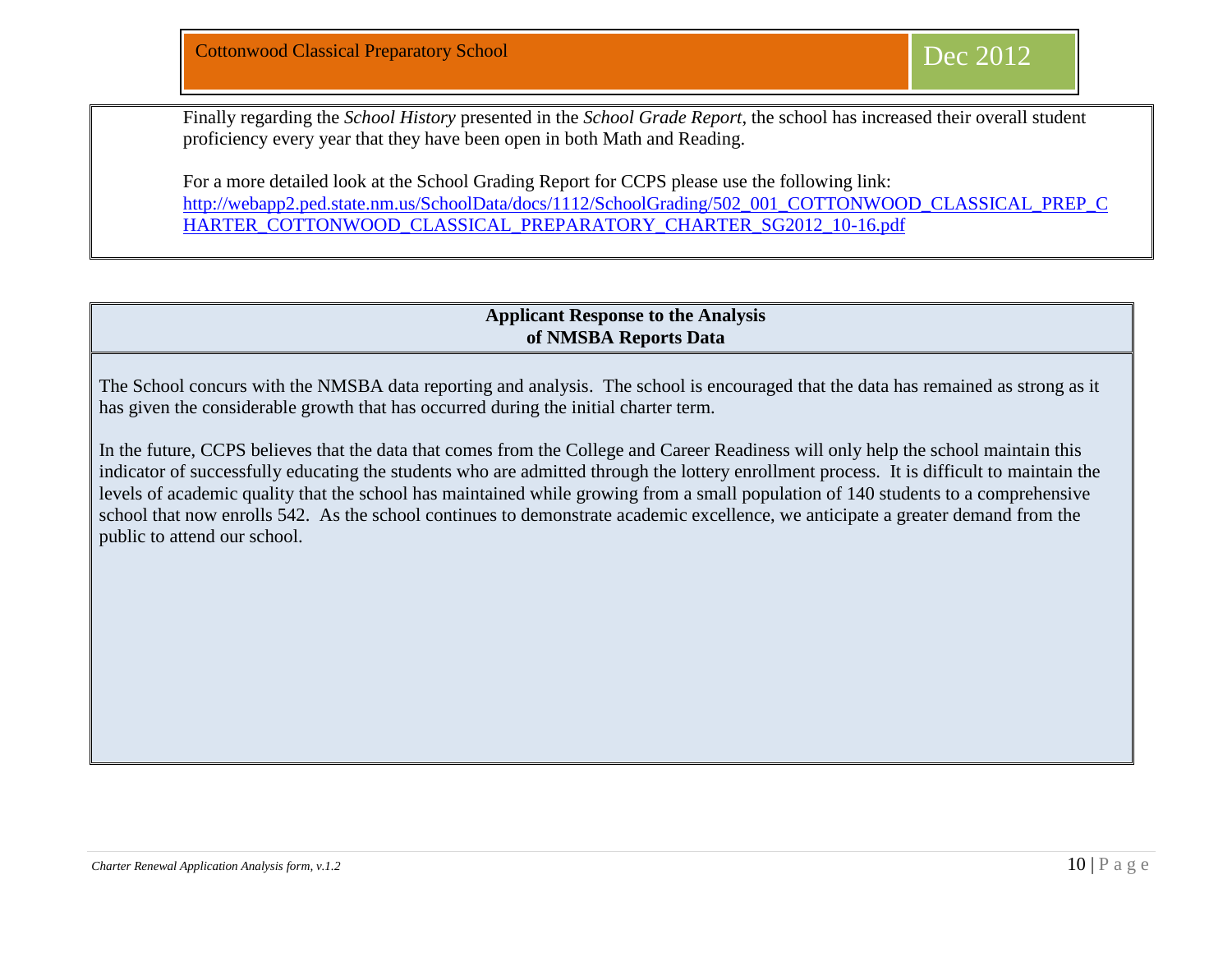#### **I.B.2. STUDENT ACADEMIC PERFORMANCE STANDARDS IDENTIFIED IN THE CHARTER APPLICATION (Short-cycle assessments and/or other standards-based instruments)**

### **CSD Analysis Of Achievement: Student Academic Performance Standards Identified In The Charter Application (Short-cycle assessments and/or other standards-based instruments)**

#### **Goals:**

 $\overline{a}$ 

In their renewal application for this section, Cottonwood Classical Preparatory School (CCPS) provided one goal regarding Student Academic Performance. The goal was written in the renewal application as: "*All Cottonwood students will perform at the proficient level on the NMSBA. CCPS will annually make Adequate Yearly Progress (AYP) as defined by the NMPED on the NMSBA*." Due to the fact that there was a lack of clarity about the goals of the school, this topic was discussed at the site visit. The school confirmed that their goals are as follows:

*All Cottonwood Classical Preparatory School students will perform at the proficient level on the New Mexico Standards Based Assessment (SBA). As our starting point, seventy-five percent of Cottonwood Classical Preparatory School Students will achieve proficiency on the SBA, of those who are proficient; ten percent of CCPS students will achieve advanced proficiency on the SBA. Measurement: CCPS will annually make Adequate Yearly Progress (AYP) as defined by the New Mexico Public Education Department in the Standards Based Assessment (SBA).* 

#### **NMSBA**:

The school always met AYP.

According to the goal as written, the school did not meet the goal of "all" students making proficiency; nor did they always make the goal set as their starting point which is 75%. The school did always demonstrate a range of student proficiency however between 50% and 100% in both subjects. By investigating further, the school overall demonstrates increased improvement and academic growth of their students.

According to what is provided on page 14 of the Renewal Application, the school has continuously improved the proficiency rates in both reading and math (from year one to year four 58.5% to 66% in math and 71.3% to 80.7% in reading). Regarding the AYP data provided on page 15, which examines the proficiency by grade level, in 6th grade there has been growth in reading; in math there was less growth. For 7th grade it appears that the school has gone down significantly in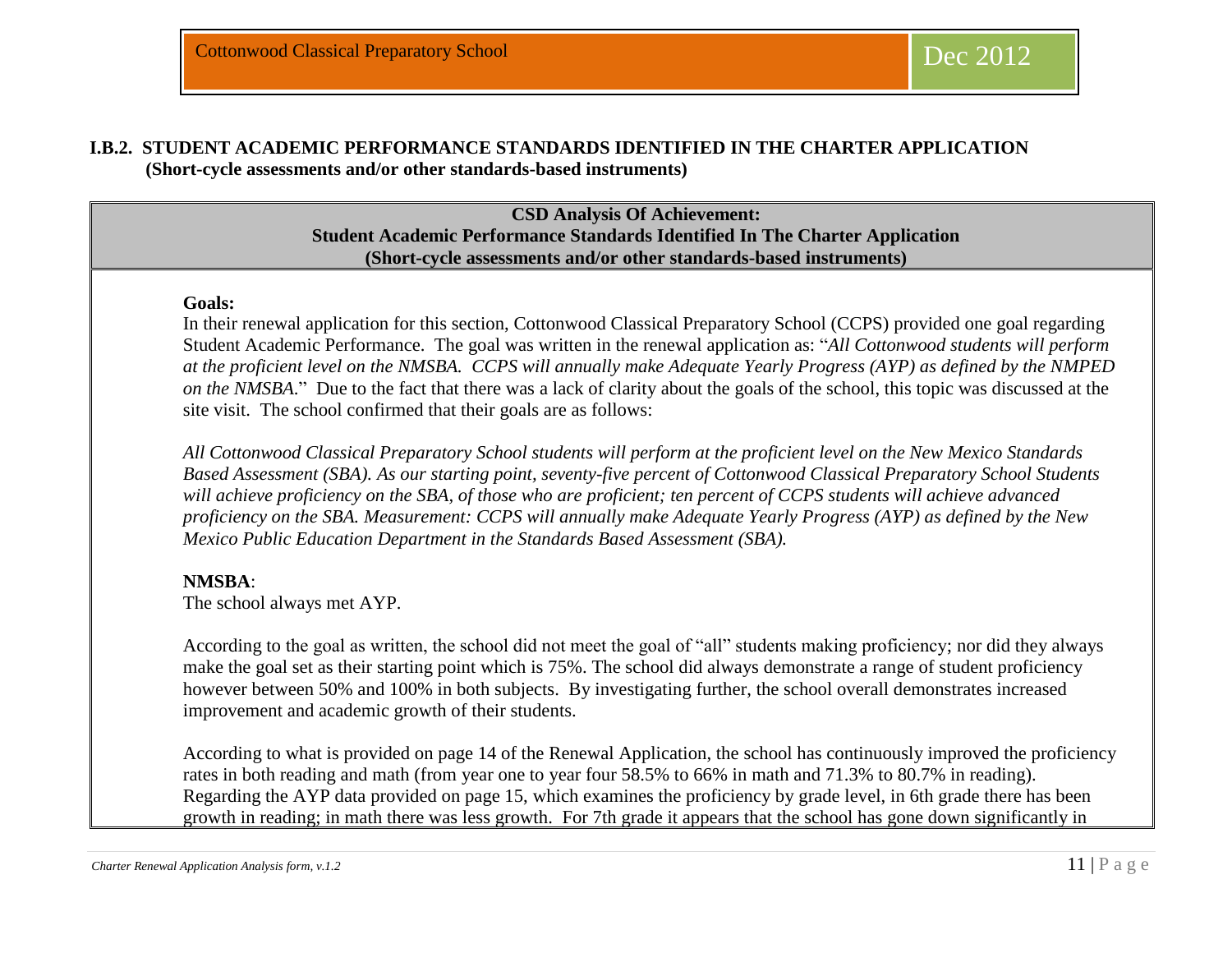reading but increased proficiency in math. For eighth grade, the school shows growth between years 1 and 2 in reading and math, but then a drop after year 2 (e.g., 100% to 74.1%). For 11th grade it appears that there is a slight drop in reading but some growth in math. *When examining these data, it is important to note that these are different sets of students.*

Using the data provided to follow individual classes or "pseudo-cohorts" (assuming that the classes presented are primarily made up of the same students), it appears, for the most part, that once a student is in CCPS, he or she continues to grow. The sixth grade class in year 1 had a 60% proficiency in reading and a 58% proficiency in math. Following this pseudo -cohort of students in the second year, it can be observed that this cohort continued improving by year 2 and 3 (75.4% in Reading and 56.6% in math) and (75.9% in reading and 68.5% in math). Similarly, following the seventh grade in the same manner, the students grow 93% to 100% proficiency in reading and then 50% to 81.1% proficiency in math after being in enrolled at CCPS for two years.

#### **School Grading Report:**

For more information, the *School Grading Report* (which includes data on all students, not just Full Academic Year students as in AYP) shows that in reading their student proficiency has gone from 71.3% in 2009 and continuously increased all the way up to 85.5% in 2012. For math they have also shown growth. In 2009 their proficiency for all students was 58.5% and by 2012 it was 73.1%. At the site visit, the school discussed small variances and fluctuations in their proficiency rates and attributed those to large increases in their population and diversity especially in the seventh and eighth grades in year 2011.

*Cottonwood Classical Preparatory School will have a 90% graduation rate; CCPS will be a gateway for its students to postsecondary education. Seventy-five percent of graduating seniors will be accepted into 2 or 4 year postsecondary institutions, and will be measured by documentation of college or university acceptance letters.* 

The school has met this goal and exceeded the measurement for the two years that it had graduating classes. In 2010-2011, five out of five seniors (100%) were accepted into 4-year colleges and in 2011-2012, 17 out of 18 seniors (94%) were accepted into four-year colleges. One student in 2011-12 did not apply to college but chose to pursue the military.

In addition to these met goals, the renewal applicants explained during the site visit that all  $11<sup>th</sup>$  and  $12<sup>th</sup>$  graders must participate in the IB diploma programme. While students are not required to take the test, they are required to take the classes. This year, 22 out of 24 students have chosen to fully commit to IB. In addition to the IB test, the seniors also sign up to take Advanced Placement (AP) Tests and the school's foundation provides scholarships to those students who need it for these tests. The school confirmed that all  $11<sup>th</sup>$  and  $12<sup>th</sup>$  grade teachers have received, and continue to receive, IB training and that the entire staff is currently collaborating to ensure that their curriculum and classroom expectations in grades 6-10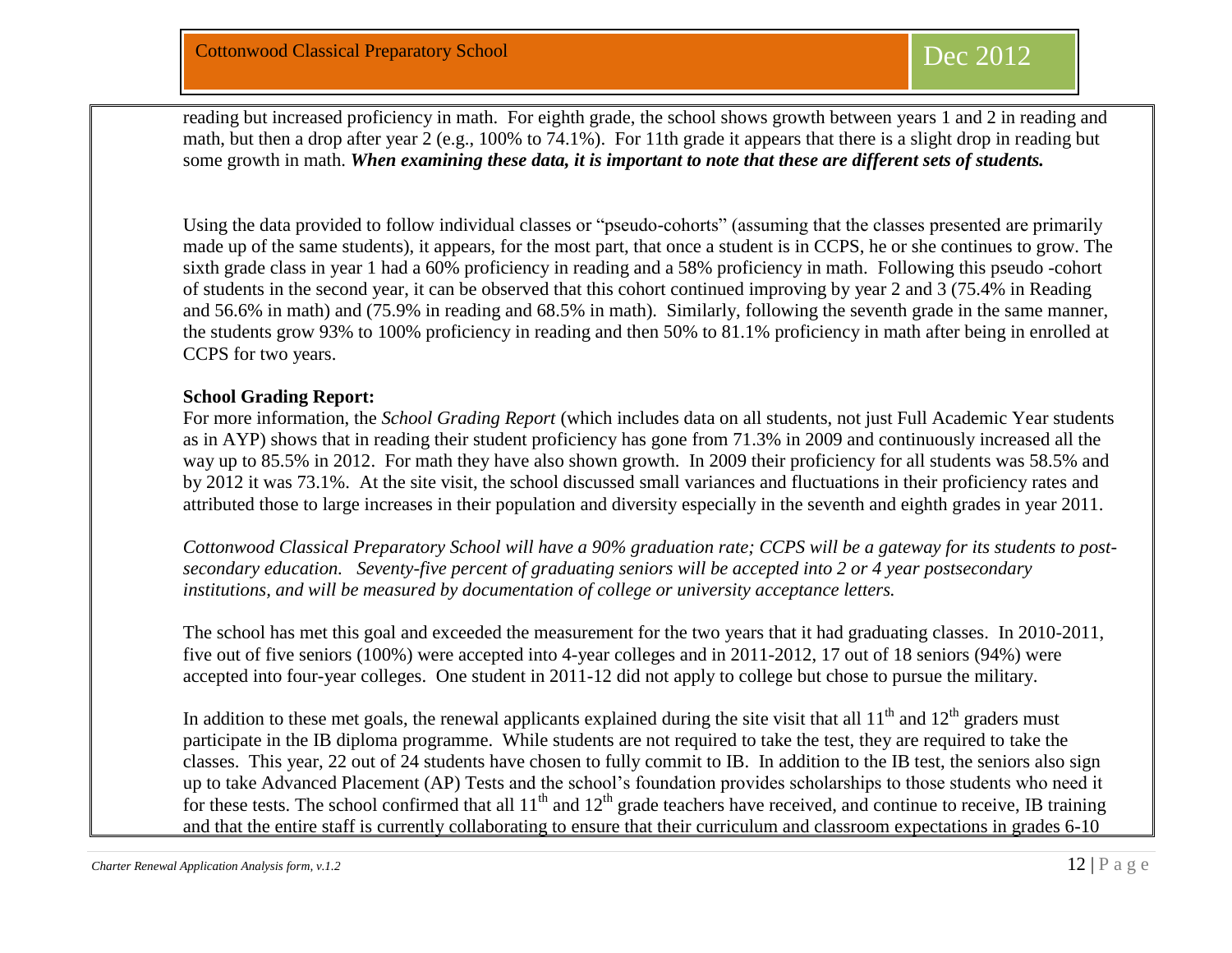align with what is expected of the upper grades for IB.

In addition, the school has several other measures in place to ensure that their students are prepared for colleges or careers. The renewal applicants explained that all juniors must sit for the PSAT and the school pays for it. All tenth graders take the PLAN and this class may also sit for the PSAT if they choose to do so. The school leaders confirmed that they have partnerships with UNM and CNM so that students may take advanced classes that are not provided in the IB diploma programme. All of these programs and procedures are highlighted as best practice under the College and Career Readiness section of the *School Grading Report*. As PED becomes more adept at gathering all necessary information to contribute to a school's grade, it can be predicted that this school will continue to score high as their CCR activities will be included in future School Grading Reports. Finally, renewal applicants also reported that they are developing a system for tracking their students' success after graduation.

*CCPS will successfully offer an International Baccalaureate (IB) Diploma Programme to its 11th and 12th grade students; CCPS will successfully implement and track its Paideia model of pedagogy. Measurement: Approximately 65% of all instruction will be project and presentation based learning, approximately 25% of all instruction will be discussion based learning, the remaining 10% of learning will be didactic/lecture driven instruction.* 

CCPS was accredited to offer the IB programme diploma on April 6, 2010. At the site visit, the renewal applicants explained that they monitor the teachers' use of these methods during teacher evaluations. In addition, the administrators explained that they look at the school more holistically regarding this goal. For instance, the student may be getting more of the paideia method in a humanities class and less in a math class, but overall, the student receives the projected amount discussed in the goal. The school has been using a national Paideia trainer and this trainer has aligned his materials and training with Common Core State Standards.

*All CCPS students will participate in service learning opportunities, each student must complete 15 hours of service with an approved service provider. Measurement: Number of hours logged by each student. These logs were kept updated by the student's advisor.*

During the site visit, the school leaders confirmed that service learning is a required component of their school. The student must complete 150 hours of service upon graduation. The renewal applicants explained that in 6<sup>th</sup> grade there is a classadvisory service learning project and as the student moves into the upper grades the service learning projects are individual. The school requires the students to complete portfolios recording their service learning. The applicants described an example where students started a garden and an outdoor classroom; they also emphasized the importance of ensuring that students see service as a lifelong commitment. Within the service learning program the school facilitates mentorships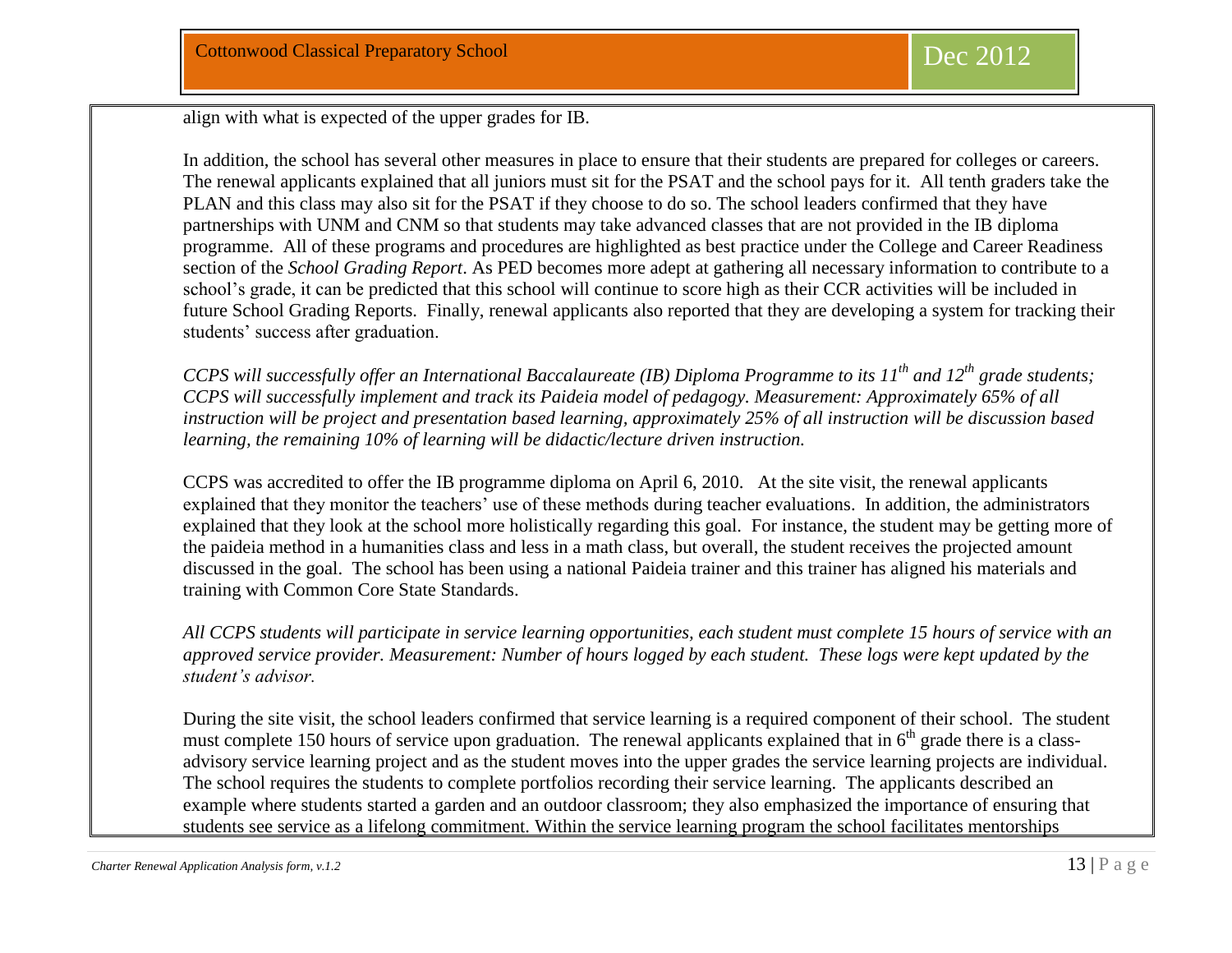between students and adults. When the students write their "extended essay" (a part of the service learning project), they are guided by a mentor. The applicants offered an example of students working at Sandia Lab over the summer.

From the information provided in the renewal application, there is evidence of this school's success. The site visit supplemented this success with further evidence, documentation and explanation.

> **Applicant Response to the Analysis Student Academic Performance Standards Identified In The Charter Application (Short-cycle assessments and/or other standards-based instruments)**

The School is extremely pleased with the level of detail that the renewal site team provided when assessing the school's academic performance. While there are a few details that are not quite accurate, the overall assessment of the school's performance was consistent with the information that the school believes is substantive in nature and reflects the high level of performance that students at Cottonwood are producing.

Cottonwood Classical looks forward to negotiating the terms of the contract with the Public Education Commission moving forward and hopes that this kind of articulation will provide the clarity that will allow for CCPS to more clearly indicate the levels of success that are being demonstrated.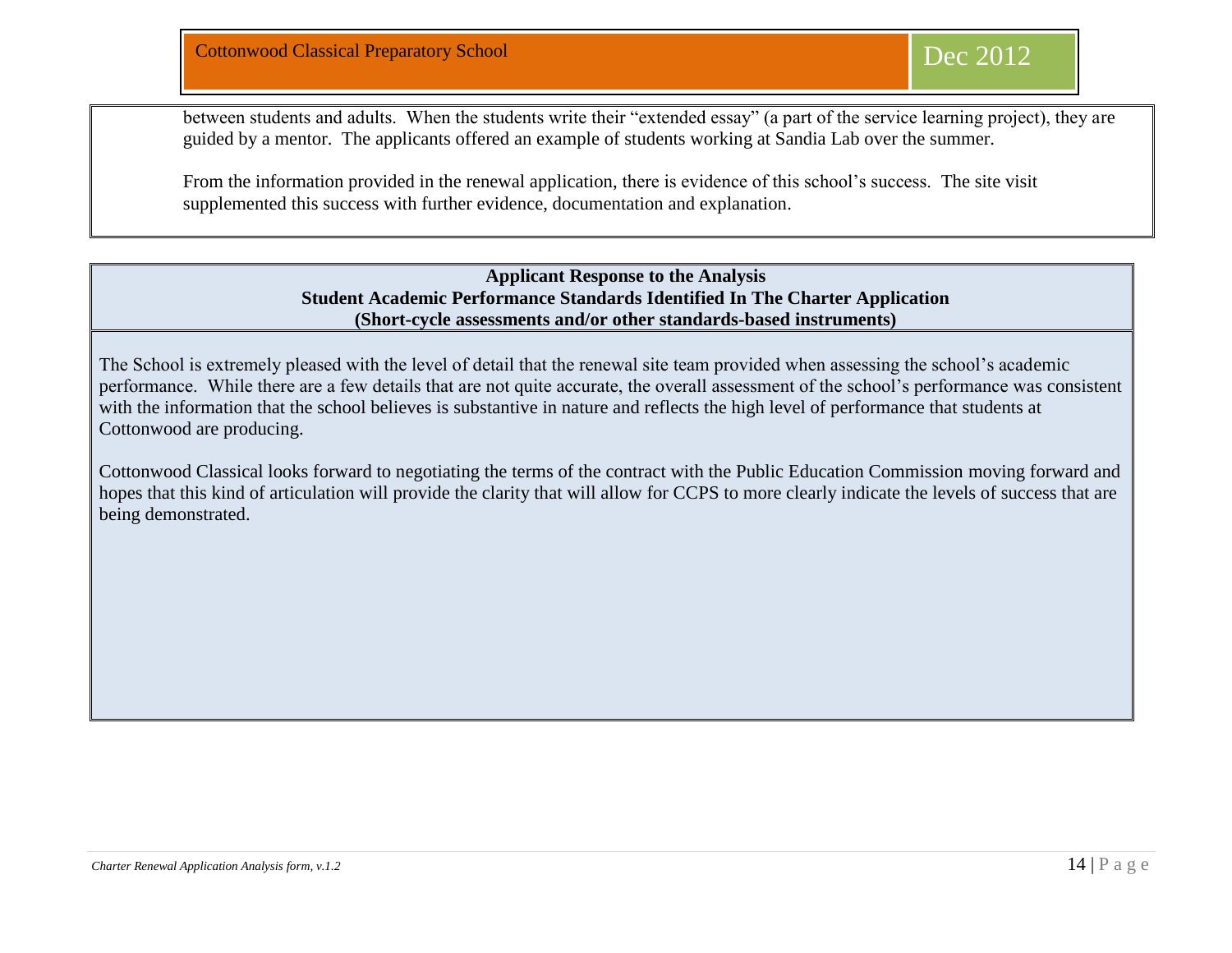#### **I.B.3. OTHER STUDENT PERFORMANCE STANDARDS IDENTIFIED IN THE CHARTER APPLICATION**

### **CSD Analysis Of Achievement: Other Student Performance Standards Identified In The Charter Application**

Under the section for "other student performance standards" the renewal applicant listed the goal for graduation as "Cottonwood Classical will have exceptional graduation rates. Cottonwood Classical will have a 90% graduation rate" (pp: 15-16). In the last two years, the school expanded to include  $12<sup>th</sup>$  grade classes and those two graduating classes were small (6 seniors then 18 seniors), the school did achieve their goal of 90% graduation. This information is explained in more detail in the above section.

#### **Applicant Response to the Analysis Other Student Performance Standards Identified In The Charter Application**

CCPS is at a disadvantage, being a school in its initial charter term, with regard to the formula that the Public Education Department utilizes to calculate the high school graduation rate. Cottonwood is just now seeing the graduating class of students who entered during their freshman year and remained for a consistent four years to graduation. It is reassuring to see that the PED understands this dilemma with charter schools that have "phased in" grade levels over the course of their initial charter term and applauds their analysis regarding this issue.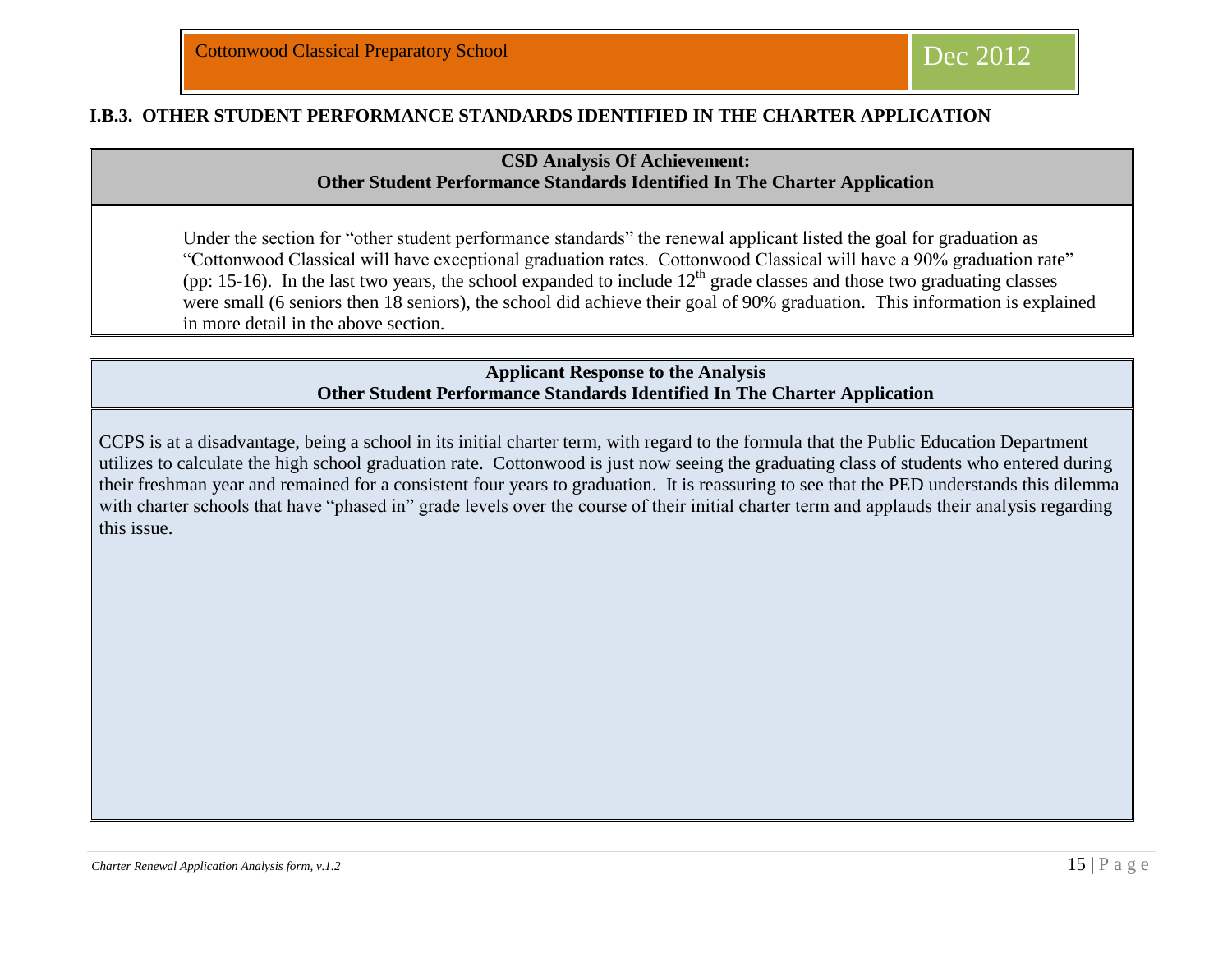## **I.B.4. OTHER ORGANIZATIONAL PERFORMANCE STANDARDS/SCHOOL GOALS IDENTIFIED IN THE CURRENT CHARTER (If Applicable)**

**CSD Analysis Of Achievement:** 

**Other Organizational Performance Standards/School Goals Identified In The Current Charter**

At the time the charter was approved an organizational goal was not a requirement.

**Applicant Response to the Analysis Other Organizational Performance Standards/School Goals Identified In The Current Charter**

Not applicable.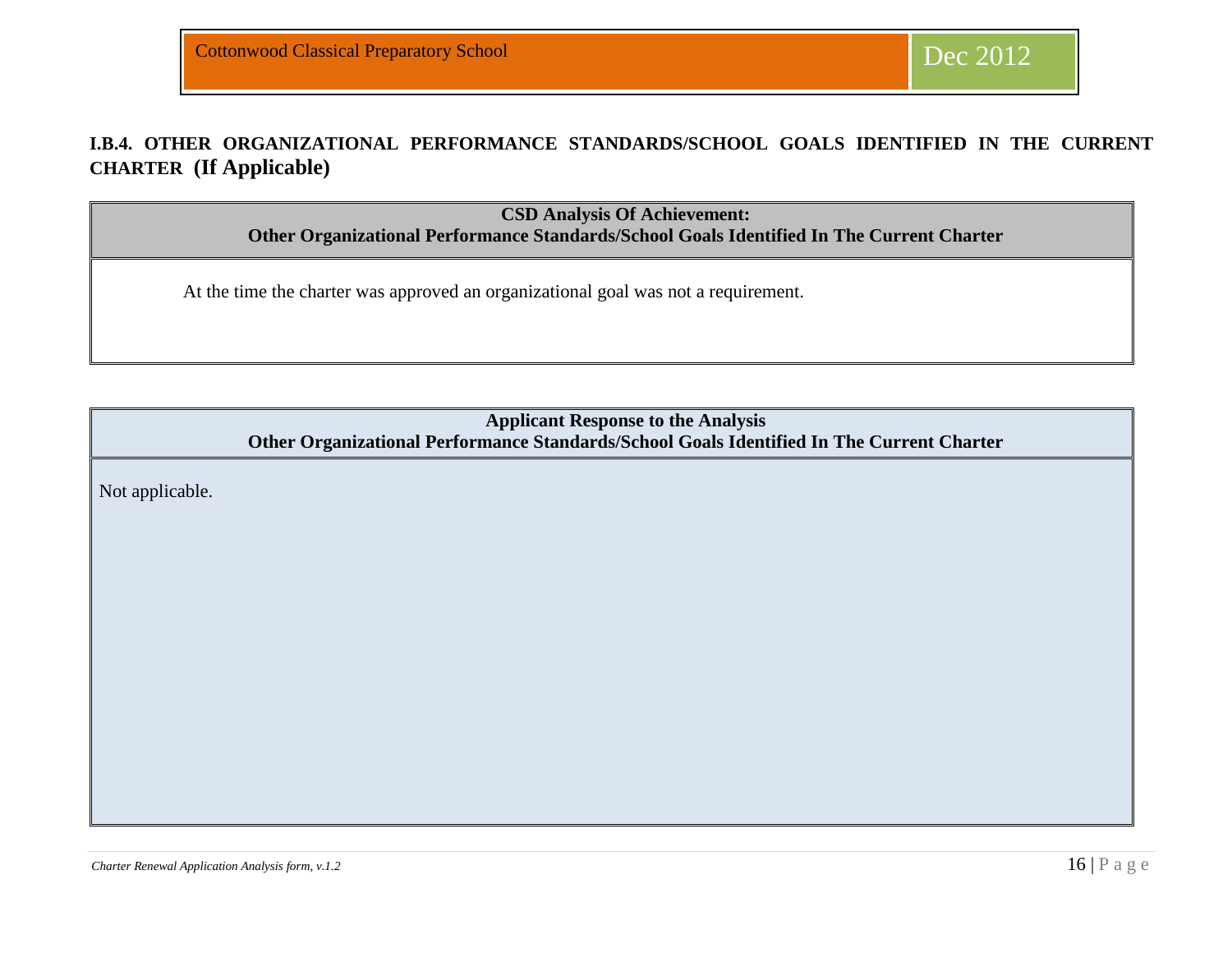# **I.C. Fiscal Management**

The Charter School Act provides:

*A charter may be suspended, revoked, or not renewed by the chartering authority if the chartering authority determines that the charter school…failed to meet generally accepted standards of fiscal management, 22-8B-12F (3) NMSA 1978.* 

The Charter Schools Division has analyzed the evidence provided by the School Budget and Finance Analysis Bureau and the Audit and Accounting Bureau, the charter school authorizer (PEC or the school district), and the charter school with regard to generally accepted standards of fiscal management.

## **CSD Analysis of Fiscal Management**

The school's report in the renewal application aligned with the information provided by the Budget Analysts and Audit Bureau at PED. CCPS had:

- Year 1: 5 findings
- Year 2: 5 findings
- Year 3: 4 findings

It appears that the school did not have any repeated mistakes.

#### **Applicant Response to the Analysis of Fiscal Management**

With regard to the management of the school's fiscal responsibilities, we believe that we have demonstrated a clear commitment to safeguarding public dollars well. The audit findings that CCPS has received over the course of the past four years have not risen to a level of "materiality," nor have the findings been repeated from one year to the next. As is the case with many public schools (charter and traditional) that choose to put the overwhelming majority of their resources into the classroom, we must figure out creative ways to provide the separation of duties necessary to meet the standards of fiscal management. CCPS has done so each year and still has maintained a pupil-teacher ratio that is among the lowest in the state of New Mexico.